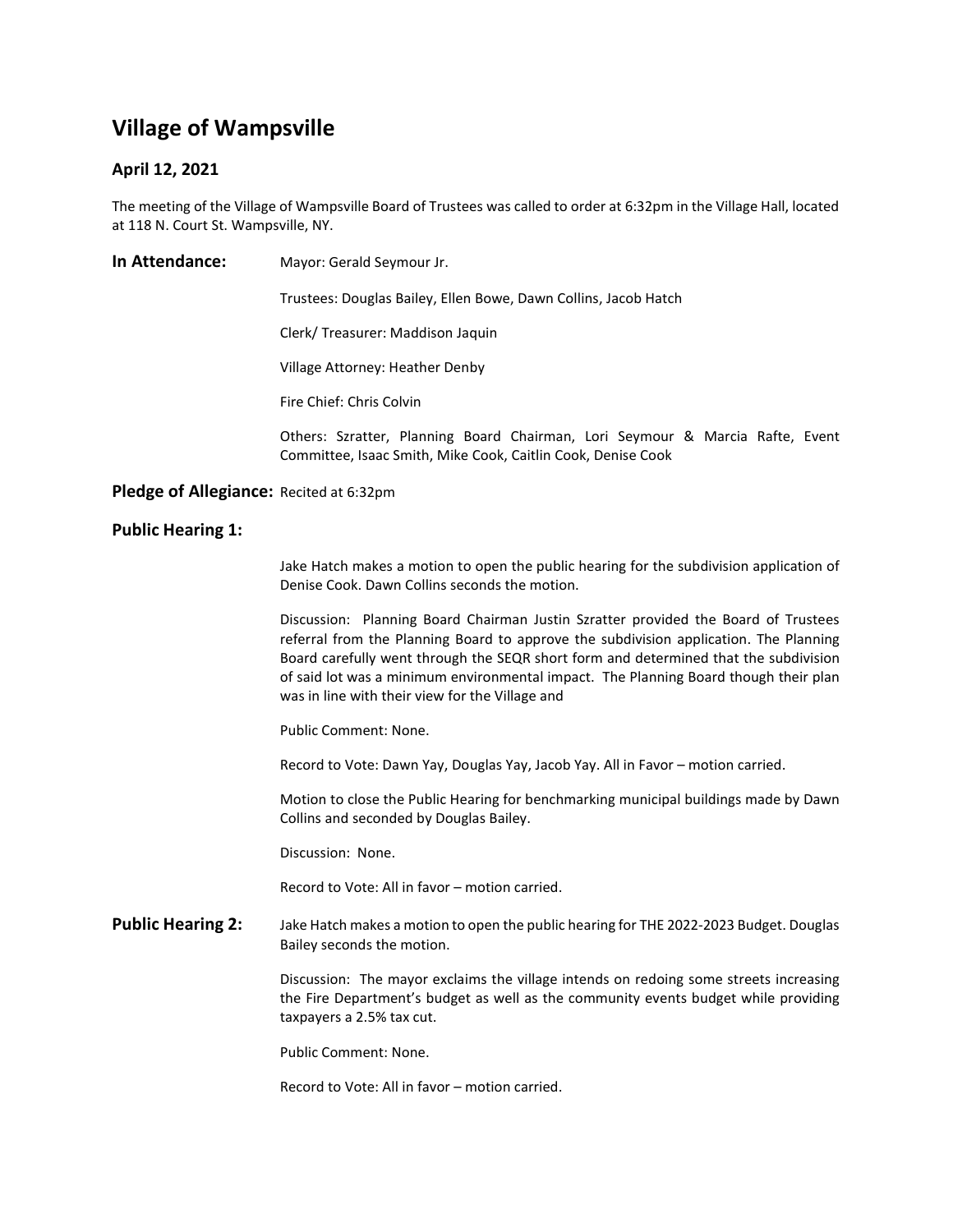Motion to close the Public Hearing for the next year budget made by Dawn Collins and seconded by Jacob Hatch.

Discussion: None.

Record to Vote: All in favor – motion carried.

Village Attorney: Heather is on vacation but is still diligently working on investigating what we need to do with the old court files.

Planning: Justin Szratter, Chairman, tells the Board of the Onondaga's 33<sup>rd</sup> Annual Planning Symposium all Planning Board members as well as the clerk attended. Each member received 4.5 hours of training and satisfies the yearly requirement. He asks for a motion to accept the training received. Justin also states that all members just signed their Oaths of Office in March and they last 4 years. The planning Board has decided to move their meeting to the  $3<sup>rd</sup>$  Tuesday of each month to give adequate time to move along any applications that come in. There will be a Public Hearing on the 19<sup>th</sup> for the comprehensive plan draft review to hear the publics input on what they have put together so far.

Motion to approve said training is made by Dawn Collins. Seconded by Jacob Hatch.

Discussion: None.

Record to Vote: All in favor – motion carried.

**Minutes:** Motion to approve last month minutes is made by Douglas Bailey. Seconded by Jacob Hatch.

Discussion: None.

Record to Vote: All in favor – motion carried.

#### Organizational Consent Agenda:

Dawn Collins makes a motion to accept the organization consent agenda, Dawn Collins as Deputy Mayor, Maddison Jaquin as Village Clerk/ Treasurer, Records Management and Receiver of Taxes, Heather Denby as Village Attorney, Codes Enforcement is still in contract with Town of Lenox, Tim Cowen as Fire Marshall, Oneida Dispatch as Official Newspaper, Monthly meeting dates as follows 6/7/22, 7/12/22, 8/2/22, 9/6/22, 10/4/22, 11/1/22, 12/6/22, 1/3/23, 2/7/23, 3/7/23, 4/12/23, 5/3/23 with April 12/2023 being the next organizational meeting, .585 is mileage reimbursement rate, training to remain the same, official depository resolution, advanced claim approval resolution, investment policy and credit card policy.

Discussion: None.

Record to Vote: All in favor – motion carried.

### Sexual Harassment Policy: